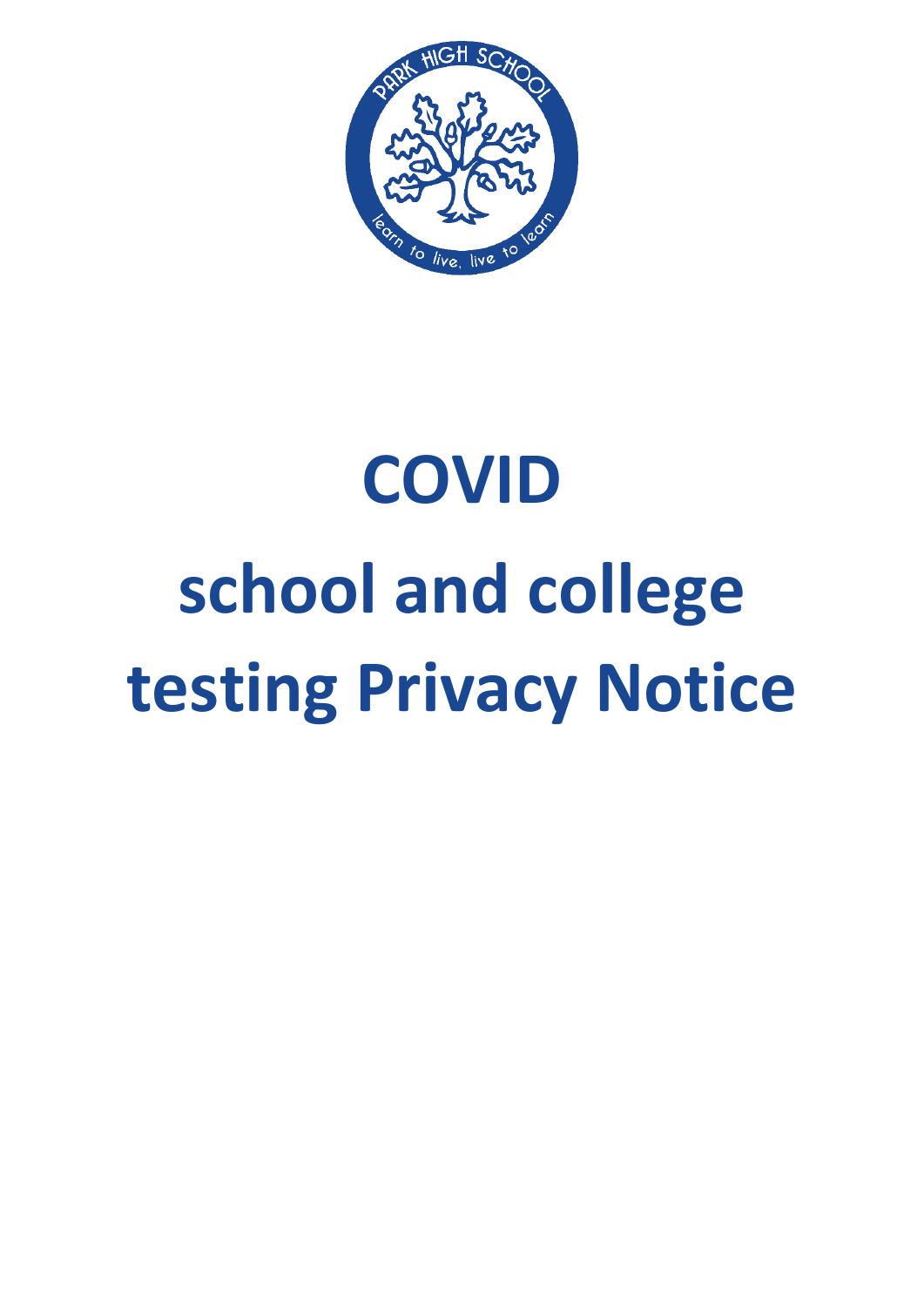# **Ownership of the Personal Data**

To enable the Covid-19 testing to be completed at Park High School, we need to process personal data for staff and pupils taking part, including sharing of personal data where we have a legal obligation. Park High School is the Data Controller for the data required for processing the tests and undertaking any actions which are needed by the school to ensure we meet our public health and safeguarding legal obligations.

Personal data relating to tests for pupils is processed under paragraph 7 of the Schedule to the Education (Independent School Standards) Regulations 2014 applicable to academies.

If you decline a test, we record your decision under the legitimate interest of school in order to have a record of your decisions and to reduce unnecessary contact with you regarding testing.

The processing of special category personal data is processed under the provisions Section 9.2(i) of GDPR, where it is in the public interest on Public Health Grounds. This data is processed under the obligations set out in Public Health legislation (Regulations 3(1) and (4) of the Health Service (Control of Patient Information) Regulations 2002 (COPI)) which allows the sharing of data for COVID related purposes and where it is carried out by [a health care professional **OR** someone who owes an equivalent duty of confidentiality to that data]

Data Controllership is then passed to the Department for Health and Social Care (DHSC) for all data that we transfer about you and your test results to them. For more information about what they do with your data please see the Test and Trace [Privacy Notice.](https://contact-tracing.phe.gov.uk/help/privacy-notice) The establishment remains the Data Controller for the data we retain about you.

## **Personal Data involved in the process**

We use the following information to help us manage and process the tests:

- Name
- Date of birth (and year group)
- Gender
- Ethnicity
- Home postcode
- Email address
- Mobile number
- Unique barcode assigned to each individual test and which will become the primary reference number for the tests
- Test result
- Parent/carers contact details (if required)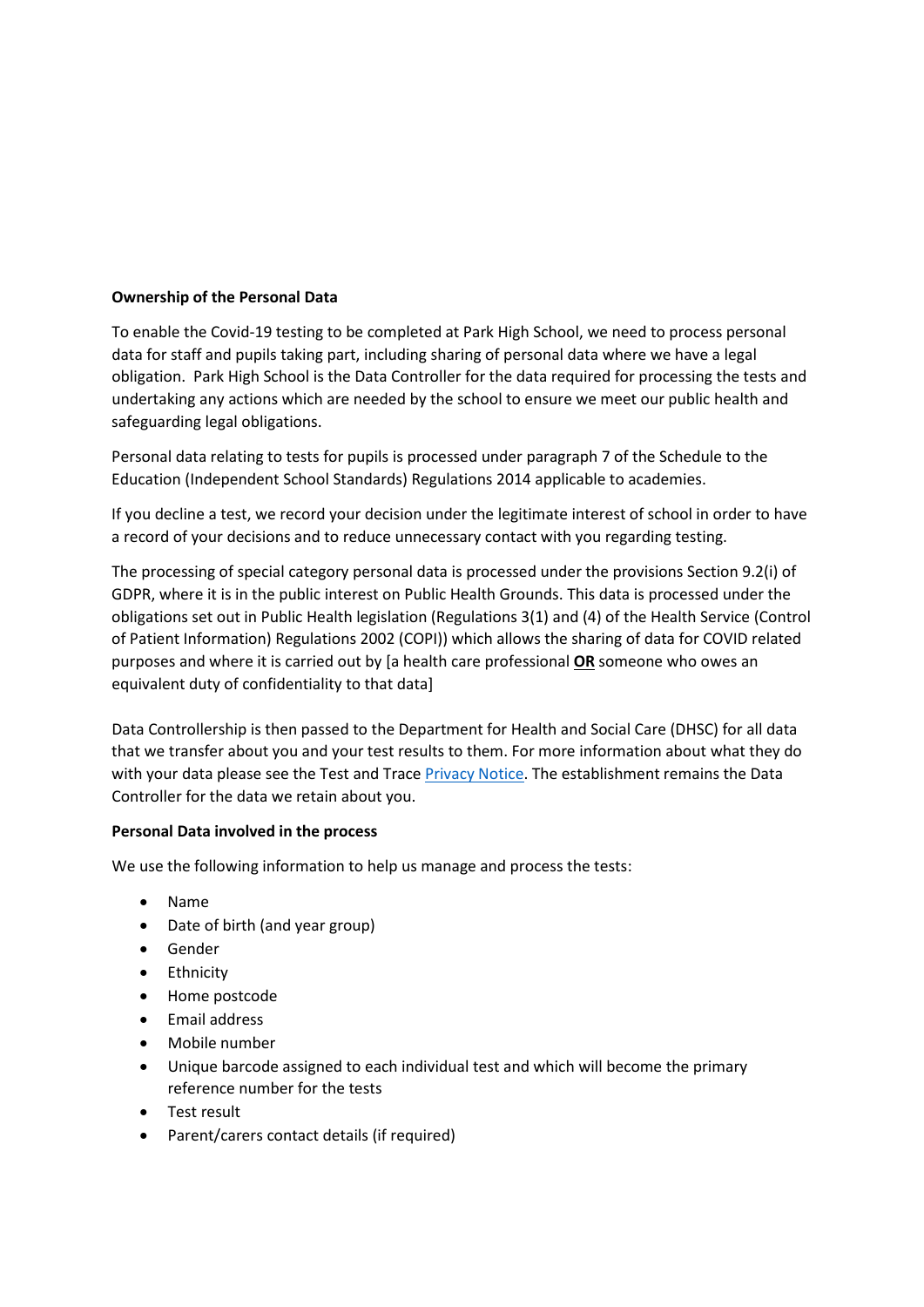We will only use information that is collected directly from you specifically for the purpose of the tests, even if you have previously provided us with this information.

# **How we store your personal information**

The information will only be stored securely on local spreadsheets in school/college whilst it is needed. It will also be entered directly onto DHSC digital services for the NHS Test and Trace purposes. Schools will not have access to the information on the digital service once it has been entered.

# **Processing of Personal Data Relating to Positive test results**

The member of staff, pupil, student or parent (depending on contact details provided) will be informed of the result by the school and advised how to book a confirmatory test.

We will use this information to enact their own COVID isolation processes without telling anyone who it is that has received the positive test.

The information will be transferred to DHSC, who will share this with the NHS, GPs. PHE and the Local Government will use this information for wider test and trace activities as well as statistical and research purposes.

This information is processed and shared under obligations set out in Public Health legislation under Regulations 3(1) and (4) of the Health Service (Control of Patient Information) Regulations 2002 (COPI) which allows the sharing of data for COVID related purposes.

This information will be kept by the school/college for up to 14 days and by the NHS for 8 years.

# **Processing of Personal Data Relating to Negative test results**

We will record a negative result and the information transferred to DHSC, NHS. PHE and the Local Government who will use the information for statistical and research purposes.

This information is processed and shared under obligations set out in Public Health legislation under Regulations 3(1) and (4) of the Health Service (Control of Patient Information) Regulations 2002 (COPI) which allows the sharing of data for COVID related purposes.

This information will be kept by the school/college for up to 14 days and by the NHS for 8 years.

## **Processing of Personal Data relating to declining a test**

We will record that you have declined to participate in a test and this information will not be shared with anyone.

## **Data Sharing Partners**

The personal data associated with test results will be shared with

- DHSC, NHS, PHE to ensure that they can undertake the necessary Test and Trace activities and to conduct research and compile statistic about Coronavirus.
- Your GP to maintain your medical records and to offer support and guidance as necessary
- Local Government to undertake local public health duties and to record and analyse local spreads.

## **Your Rights**